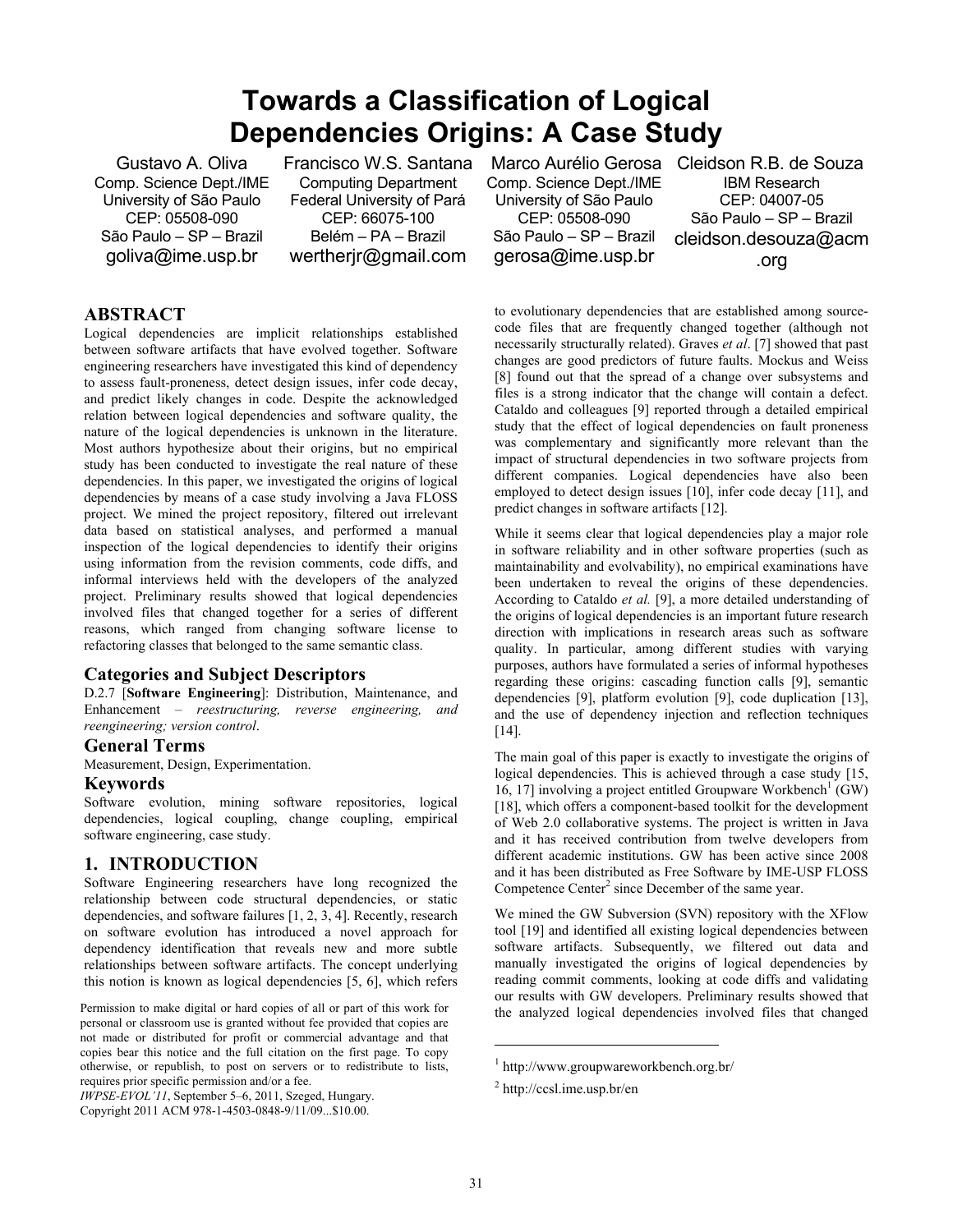together for different reasons, which ranged from changing software license to refactoring classes that belonged to a same semantic class.

Our main **contributions** include (i) a systematic approach for logical dependencies identification, grouping, and classification that can be reused and adapted for future research, (ii) a classification of the origins of logical dependencies of a real system, (iii) the identification of research opportunities based on such classification, and (iv) the implementation of a modified version of the sliding time window algorithm in XFlow.

The rest of this paper is organized as follows. In Section 2, we introduce logical dependencies and related metrics. In Section 3, we describe the research method used as well as its planning. In Section 4, we present the study results including the classification of logical dependencies. In Section 5, we present the threats to the validity of this study. In Section 6, we present the related work. In Section 7, we state our conclusions and ideas for future work.

#### **2. LOGICAL DEPENDENCIES**

Logical dependencies (a.k.a., change dependencies, evolutionary dependencies, and co-changes) are implicit dependencies that happen between software artifacts that evolved together [5, 6]. These artifacts are not necessarily structurally related, since they are connected from an evolutionary point of view, i.e. they have often changed together in the past, so they are likely to change together in the future. Unlike structural dependencies analysis (a.k.a., static analysis), this technique spots dependencies between any kind of artifact that composes a system, including configuration files (such as XML and property files) and documentation. The identification of logical dependencies is usually performed by parsing and analyzing the logs of a version control system (VCS).

Logical dependencies are defined for pairs of files and are commonly treated as data mining association rules [12]. Formally, an association rule is an implication of the form  $X_1 \Rightarrow X_2$ , meaning that when  $X_1$  occurs,  $X_2$  also occurs. In this notation,  $X_1$  and  $X_2$ are two disjoint sets of items. Furthermore,  $X_1$  and  $X_2$  are called the antecedent (a.k.a, left-hand-side, LHS) and the consequent (a.k.a., right-hand-side, RHS) of the rule respectively. For example, the rule  ${A, B} \rightarrow C$  found in the sales data of a supermarket would indicate that if a customer buys A and B together, he or she is also likely to buy C. In the context of our study, a logical dependency from a file  $f_2$  to another file  $f_1$  is denoted by  $F_1 \Rightarrow F_2$ , i.e. an association rule in which the antecedent and consequent are both singleton sets containing  $f_1$  and  $f_2$ respectively.

Measures of interest and significance for association rules are usually given by support and confidence thresholds. In our study, the support measure denotes the number of times two artifacts were changed together. The confidence measure defines the degree to which artifacts are logically connected, thus characterizing the strength of the relation. These concepts have been formalized by Zimmerman *et al.* [12] and we have adapted them for atomic-commit featured VCSs as follows:

**Frequency** of a set F in a set of commits C as  $\text{frq}(C, F) = |\{c\}$  $| c \in C, F \subseteq c \}$ .

**Support** of a rule  $X_1 \Rightarrow X_2$  by a set of commits C as supp(C,  $F_1 \Rightarrow F_2$ ) = frq(C,  $F_1 \cup F_2$ ) = P( $F_1 \cap F_2$ ), i.e. the probability of finding both antecedent and consequent in the set of commits C.

**Confidence** of a rule  $F_1 \Rightarrow F_2$  as conf(C,  $F_1 \Rightarrow F_2$ ) = frq(C,F<sub>1</sub>UF<sub>2</sub>) / frq(C,F<sub>1</sub>) = P(F<sub>2</sub>|F<sub>1</sub>), i.e. the probability of finding the consequent of the rule in commits under the condition that these commits also contain the antecedent.

It should be noted that the confidence values for  $F_1 \Rightarrow F_2$  and  $F_2 \Rightarrow F_1$  are different. In the first case, the confidence value determines (by definition) the degree to which file  $f_2$  is a client of file f<sub>1</sub>. Analogously, in the second case, the confidence value determines the degree to which file  $f_1$  is a client of file  $f_2$ . To illustrate this subtle difference, consider the example shown in Figure 1.



**Figure 1. Association rule example** 

Most of the time, when  $f_1$  is commited,  $f_2$  is also commited. Therefore, the rule  $F_1 \Rightarrow F_2$  (which states that  $f_2$  depends on  $f_1$ ) has a high confidence value of  $4/5 = 0.8 = 80\%$ . In contrast, the rule  $F_2 \Rightarrow F_1$  (which states that  $f_1$  depends on  $f_2$ ) has a much lower confidence value of  $4/10 = 0.4 = 40\%$ .

#### **3. RESEARCH METHOD**

Case study is a well-established empirical method aimed at investigating contemporary phenomena in their natural context [15]. The case study reported in this paper aims to identify and categorize the origins of logical dependencies in the GW project by mining its SVN repository. Our motivation primarily derives from previous studies that have stressed the interplay between logical dependencies and software quality [7, 8, 9, 10, 11, 12].

In the next subsections, we present the case study design and planning. We describe the characteristics of the case, the rationale for choosing this particular case, the data collection instruments and methods, the data filtering techniques used and their reasons, and the data analysis instruments and methods.

## **3.1 The case study**

We conducted an *explanatory case study*, in which the researcher seeks an explanation of a situation or a problem [16]. In contrast to embedded case studies, where multiple units of analysis are studied within a case, our case study is essentially holistic, i.e. the case is studied "as a whole".

According to Seaman [20], a combination of quantitative and qualitative data (a.k.a., "mixed methods" [15]) often provides deeper understanding of the phenomenon of interest. Our case study relies on both quantitative data (file types, size of revisions, developers' contribution level, and logical dependency metrics) and qualitative data (revision comments, code diffs, and informal interviews with the developers). In particular, the quantitative data was primarily employed to filter out the qualitative data to be subsequently analyzed.

#### *3.1.1 The case choice*

For the case study, we needed a software project that satisfied the following requirements: (i) open-source software hosted on a SVN repository with anonymous read access, since our mining tool only supported SVN (see Section 3.2); (ii) availability of its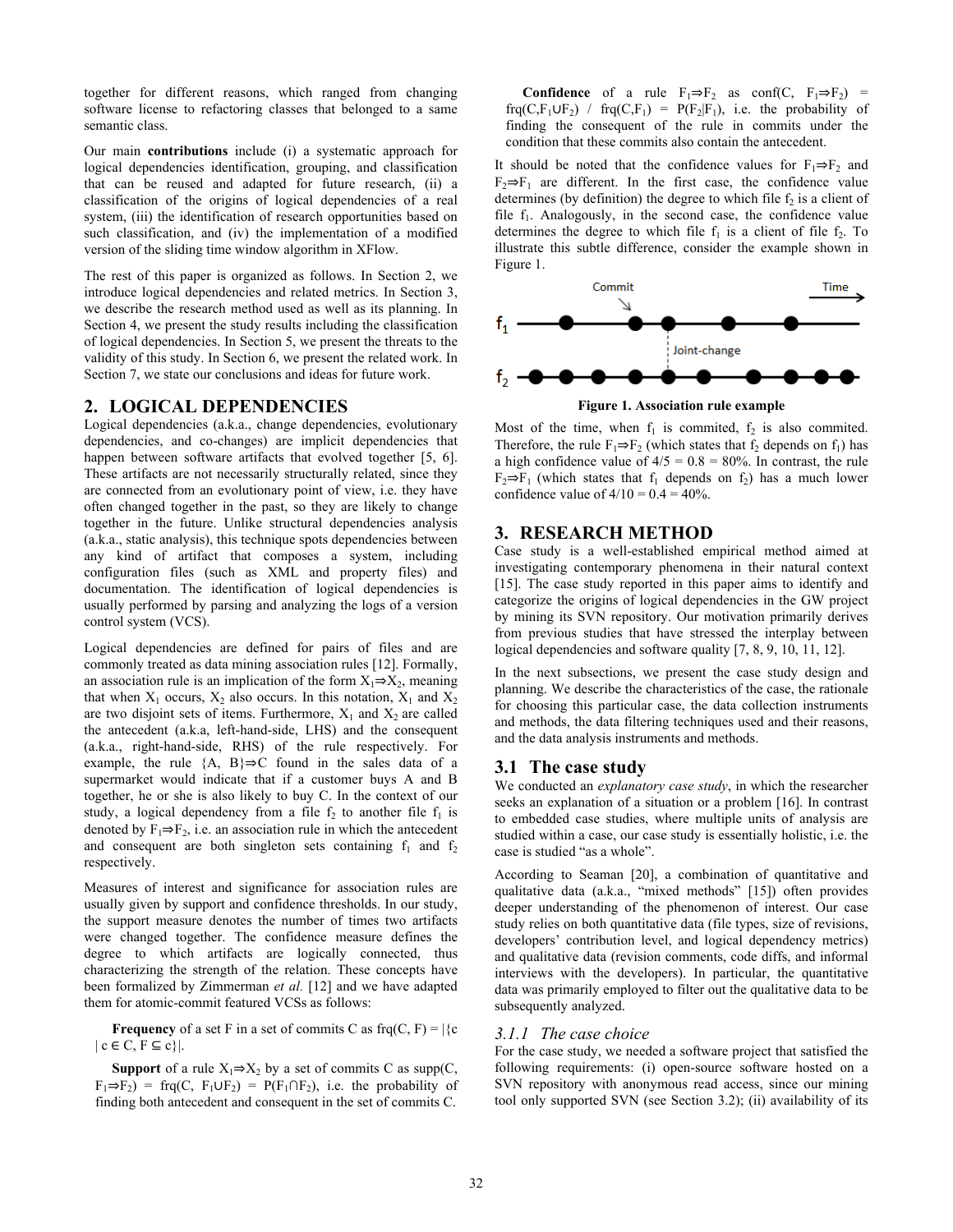developers to gather information about the project during the process of classification of logical dependencies; (iii) rather small version history (500 to 1k revisions), as this study assumes a manual classification of logical dependencies; and (iv) code written in an object-oriented language (such as C++, C#, or Java), as this would enable us to investigate reflection and dependency injection techniques in the context of logical dependencies.

We selected the Groupware Workbench (GW) software, which is a FLOSS project developed in partnership between three Brazilian universities: USP, UFES, and PUC-Rio. GW satisfies all of the previously stated requirements, since (i) it is hosted at Google Code and stored in a SVN repository; (ii) it is highly active and most developers remain at the university working on it; and (iv) it is entirely written in Java. Regarding (iii), we decided to analyze only the project's trunk folder in SVN, since it accounted for 727 (47%) of all 1541 project revisions. This analysis relies on all GW history in SVN, which corresponds to a development period of two years and three months.

The GW project is supported by the IME-USP FLOSS Competence Center and its project manager is one of the authors of this study. This author was not interviewed for the purposes of this paper. GW is written in Java (approximately 40k lines of code) and it aims to offer a component-based toolkit for the development of Web 2.0 collaborative systems. GW consists of two parts: the kernel and the component kits. The workbench kernel (*component frameworks*) supports the installation, update, grouping, customization, reuse, and life cycle management of the components. The component kits support the development of collaborative tools. The components are manipulated by file system operations and customized by descriptor files. A mobile version of GW is being developed for Android-based devices. Currently, GW is being used in the development of three projects: a social network site focused on the sharing of Brazilian architecture images, a collaborative platform for news publishing, and an online FAQ about FLOSS software in general.

#### **3.2 Data collection instruments and methods**

Empirical studies that mine software repositories usually require extensive tool support due to the large and complex data that need to be collected, processed, and analyzed [21]. In this study, we employed XFlow [19], an extensible interactive tool we have developed and whose general goal is to provide a comprehensive analysis of software projects evolution by mining software repositories and taking into account both technical and social aspects of the development process. As illustrated in Figure 2, XFlow collects and parses the log messages of revisions from version control systems (data collection phase), identifies dependencies from the extracted data (processing phase), evaluates metrics over the collected data (metrics phase), and finally presents interactive visualizations depicting the entire software project (visualization phase). Currently, only SVN repositories are supported by XFlow.

In this study, we initially used XFlow to obtain GW basic information, such as the size of revisions, developers' contribution level, and the distribution of file types. After that, we used the tool to identify logical dependencies from source code files in the GW repository.



**Figure 2. XFlow processing phases** 

Based on initial interviews with GW developers, we identified the need to implement a modified version of the original sliding time window algorithm [22], since some developers reported checkingin code related to the same task in different (but also close) moments. The sliding time window is a technique proposed by Zimmerman and colleagues [22] to reconstruct change transaction in VCSs that do not support atomic commits (most notably, CVS). This algorithm, which is an improvement over the *fixed time window* algorithm, restricts the maximal gap between two subsequent commits of a transaction (Figure 3), i.e. the beginning of the time interval is shifted to the most recent commit. We adapted the sliding time window algorithm to group SVN revisions from an author within a specified time window and implemented it on XFlow. This procedure refined the process of logical dependencies identification, in the sense that new dependencies between files were captured. To the best of our knowledge, this is the first time that the algorithm has been adapted and applied to an atomic commit featured VCS, such as SVN.

In interviews with GW developers, they recommended a time window of 2 to 3 minutes. Values from the literature [12, 21] converge to a window of 200 seconds. Therefore, based on both the information provided by GW developers and previous work, we decided to apply a time window of 200 seconds.



**Figure 3. Sliding time window algorithm [21]** 

To cope with possible remote repository instability, we built a local mirror of the GW SVN repository. After mirroring the repository, we executed the data collection and processing phases of XFlow (Figure 2), which resulted in the identification of "raw" logical dependencies. The method used by the tool relies on the construction of the *task dependency matrix* proposed by Cataldo and colleagues [9, 23].Finally, we used the tool again to apply the sliding time algorithm and to obtain the new set of logical dependencies derived from grouped revisions. The results of data collection are given in Section 4.1.

## **3.3 Data filtering**

Support and confidence thresholds are commonly used to filter logical dependencies and it is done in a project to project basis [12, 22]. We applied a simple statistical analysis to choose appropriate threshold values for our study. We first analyzed the confidence measure, which gives the strength of the logical dependencies (association rules). The goal was to filter out dependencies whose value of confidence was too low based on a cumulative line graph. Subsequently, we analyzed the support measure for the remaining logical dependencies. Since we intended to perform a manual analysis of dependencies, we wanted to limit the number of logical dependencies based on their relevance. Therefore, we performed a quartile analysis on the distribution of the *number of logical dependencies per support*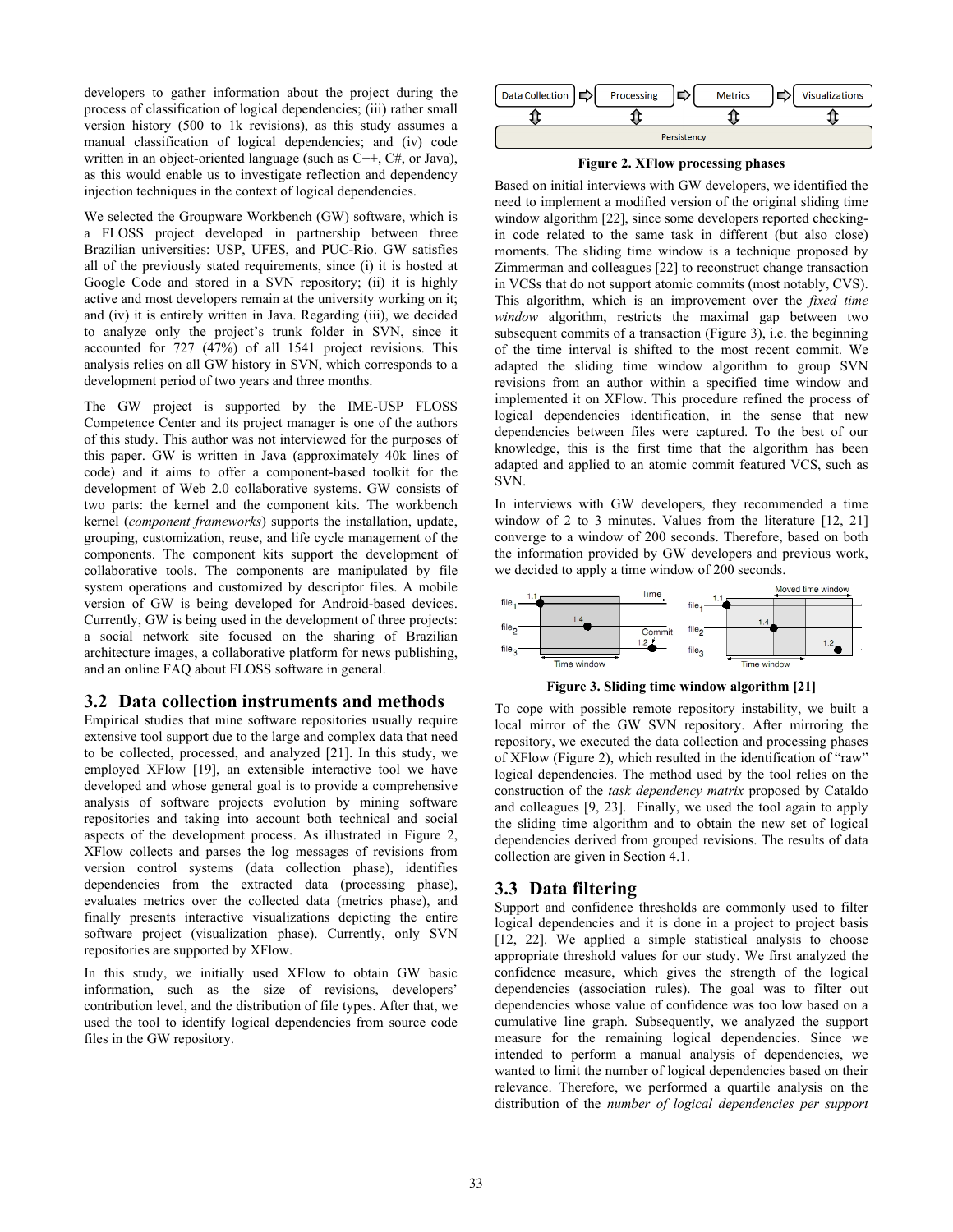*value* variable and selected only dependencies whose support value was high (outlier values). The results of data filtering, as well as the chosen thresholds, are given in Section 4.2.

#### **3.4 Data analysis instruments and methods**

We created a spreadsheet containing the antecedent (LHS) and consequent (RHS) files of every logical dependency. Afterwards, for each dependency, we identified all associated revision numbers and authors' comments. All this information was obtained by querying the project's database generated by XFlow.

Data triangulation, which involves taking different angles of observation towards the studied object, is an important technique used to increase the precision of empirical research [17]. The conclusions regarding the origins of logical dependencies were reached based on such technique, since we counted on (i) the revision comments, (ii) the 7-year software development experience of the first author of this study to examine code that is changed together, and (iii) the feedback from GW active developers. In particular, for every non-trivial classification, we involved GW developers and asked for their support. The results of data analysis are given in Section 4.3.

#### **4. RESULTS**

In the next subsections, we present the results of data collection, the results of data filtering, and the classification of logical dependencies' origins.

#### **4.1 Results of Data Collection**

In the next subsections, we present information related to the size of revisions, developers' contribution levels and file types distribution in GW.

#### *4.1.1 Revisions Size*

The size of revisions provides insights about commit habits in the project. We analyzed the size of project revisions by calculating basic descriptive statistics for the *number of files per revision* variable (see Table 1 and Table 2). A graphical summary showing the variable distribution (A) and the associated boxplot (B) is given in Figure 4.

**Table 1. Number of Files per Revision – Descriptive Statistics** 

| Sum                       |  | Mean StDev Skewness Kurtosis |       |
|---------------------------|--|------------------------------|-------|
| 692.0 9.536.0 13.78 43.16 |  | 8.16                         | 83 75 |

**Table 2. Number of Files per Revision – Quartile Analysis** 

|       |     |     |                      | Min Q1 Median Q3 Max IQR Up. Whisker |
|-------|-----|-----|----------------------|--------------------------------------|
| - 1.0 | 1.0 | 3.0 | $10.0$ $612.0$ $9.0$ | 23.0                                 |

**Number of revisions and number of files.** Executing the first phase of data analysis resulted in 692 grouped revisions (out of the 727 initial revisions). The sum of number of files per revision was 9,536 files.

**Mean and Standard deviation.** The mean value indicates that revisions contain approximately 14 files in average. Standard deviation value shows that the dispersion is high, i.e. there were revisions that involved very few files and there were revisions that involved a reasonably large number of files. The following descriptive statistics measures were employed to better understand this dispersion value.

**Skewness and Kurtosis.** The positive skewness value (8.16) indicates that the data-set is right-skewed, i.e. the tail of the distribution points to the right. The high kurtosis value (83.75) indicates that the data-set has a distinct peak near the mean, declines rather rapidly, and has heavy tails.

**Test for normality.** Analysis of skewness, kurtosis, and frequency histogram showed that data is not normally distributed. In fact, we conducted the Kolmogorov-Smirnov normality test and obtained a p-value < 0.010.

**Quartile analysis.** The boxplot gives another view on the distribution of the data-set, by showing its shape, central tendency, and variability. Since the interquartile value is 9, the lower and upper whiskers reveal that "usual" revisions encompass 1 to 23 files. The largest revision in GW included 612 files, which corresponds to GW version 0.1 being moved from a branch to the trunk folder of SVN.



**Figure 4. Graphical summary of** *number of files per revision* 

#### *4.1.2 Developers' Contribution*

We computed the *number of worked files per developer* (Figure 5) and the *number of commits per developer* (Figure 6) in order to identify main developers whom we would interview during the study.



**Figure 5. Number of worked files per developer** 



**Figure 6. Number of (grouped) commits per developer** 

Developers D1 and D2 have already left the project and were not available anymore, thus they have been excluded from our analysis. Developers D3 and D4 were our main contacts, since they worked with a high number of files (1159 and 419, respectively) and performed the highest number of commits (246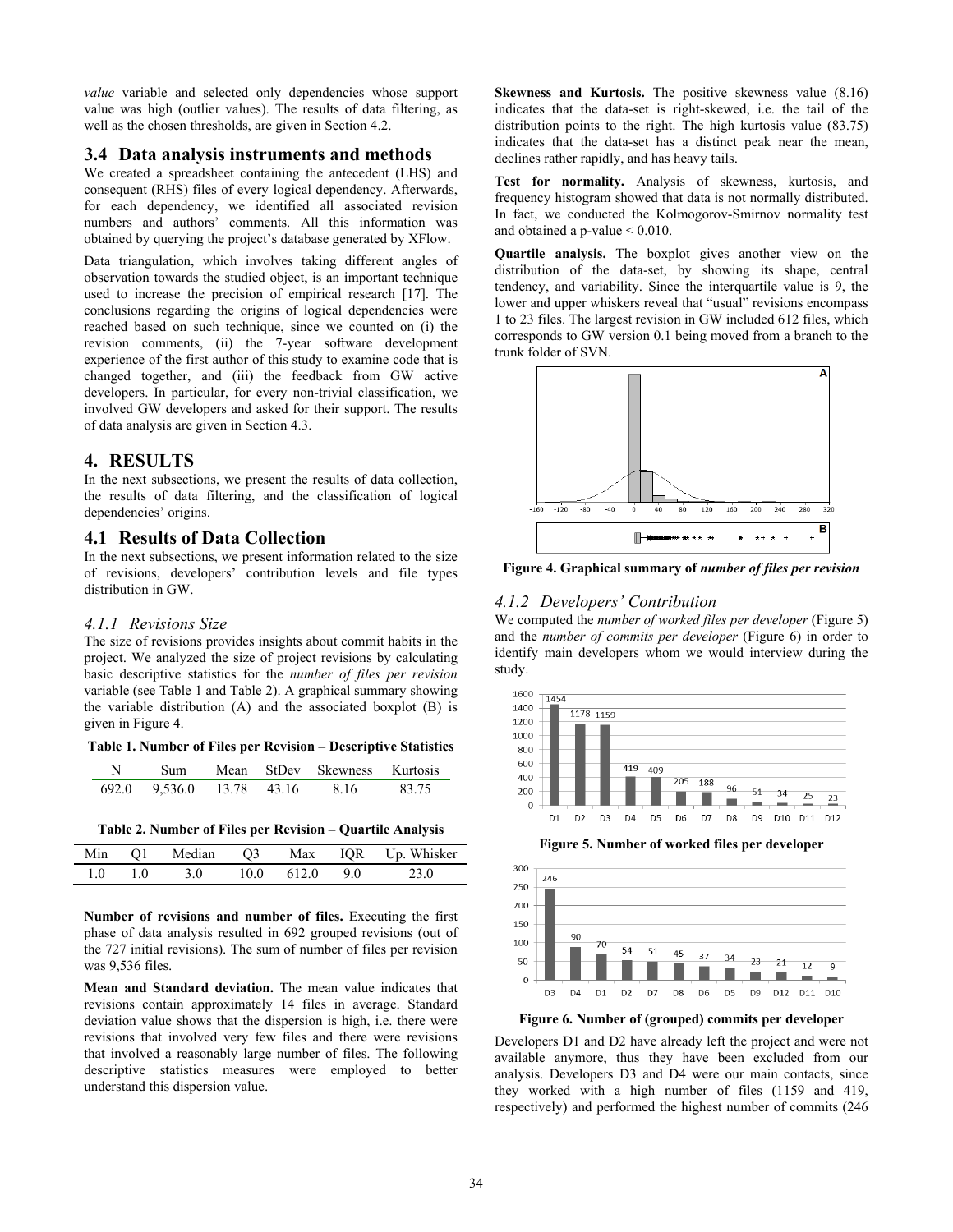and 90, respectively) throughout the development of GW. In particular, D3 is responsible for approximately a third of the total number of commits.

## *4.1.3 File Types*

In order to recognize the artifacts that composed the GW throughout its development, we computed the distribution of file types (number of files with a particular file type) by mining its SVN repository with XFlow (Figure 7).



**Figure 7. File type distribution** 

Approximately 33% of all files are Java classes. Other relevant file types include jar, jsp, js, png, xml, class, css, prefs, tag, tld, and xsd.

# **4.2 Results of Data Filtering**

We used the XFlow tool and it identified 1,237,128 logical dependencies (based on grouped revisions) in GW. As stated in Section 3.1.1, we analyzed the project's trunk folder only, which accounts for 727 revisions. In this section, we report the results of the application of the data filtering techniques described in Section 3.3.

**Setting a threshold for the confidence measure.** We set the threshold for the confidence measure by evaluating the cumulative confidence line graph in Figure 8. The horizontal axis denotes the confidence values, while the vertical axis denotes the cumulative percentage of covered logical dependencies. We concluded that confidence values greater than or equal to 50% covered approximately 78% of all logical dependencies. Therefore, we selected logical dependencies whose confidence value was at least 50%.



**Figure 8. Cumulative confidence** 

**Setting a threshold for the support metric.** After applying the confidence filter, we analyzed the remaining set of dependencies to define the support threshold. At first, we excluded logical dependencies with support value equal to 1, as they are clearly not relevant. We then calculated the *number of logical dependencies per support value* (Table 3).

**Table 3. Number of logical dependencies per support value** 

| Support        | Number of Logical Dependencies |
|----------------|--------------------------------|
| 22             |                                |
| 16             | 2                              |
| 15             |                                |
| 14             | 3                              |
| 11             | 3                              |
| 9              | 17                             |
| 8              | 35                             |
|                | 82                             |
| 6              | 42                             |
| 5              | 100                            |
| 4              | 778                            |
| 3              | 2801                           |
| $\overline{2}$ | 9778                           |

Afterwards, we performed a quartile analysis (Table 4 and Figure 9) in order to select only the outlier values. This guaranteed that the manual inspection would be focused on relevant logical dependencies only. Therefore, after conducting such analysis, we picked only the dependencies whose support value was higher than 4.

**Table 4. Support of logical dependencies - Quartile Analysis** 

|  |                                            |  | Min Q1 Median Q3 Max IQR Up. Whisker |
|--|--------------------------------------------|--|--------------------------------------|
|  | $1.0$ $2.0$ $2.0$ $3.0$ $22.0$ $1.0$ $4.0$ |  |                                      |



**Figure 9. Boxplot for support values** 

As a final result, we obtained a set of 286 relevant logical dependencies.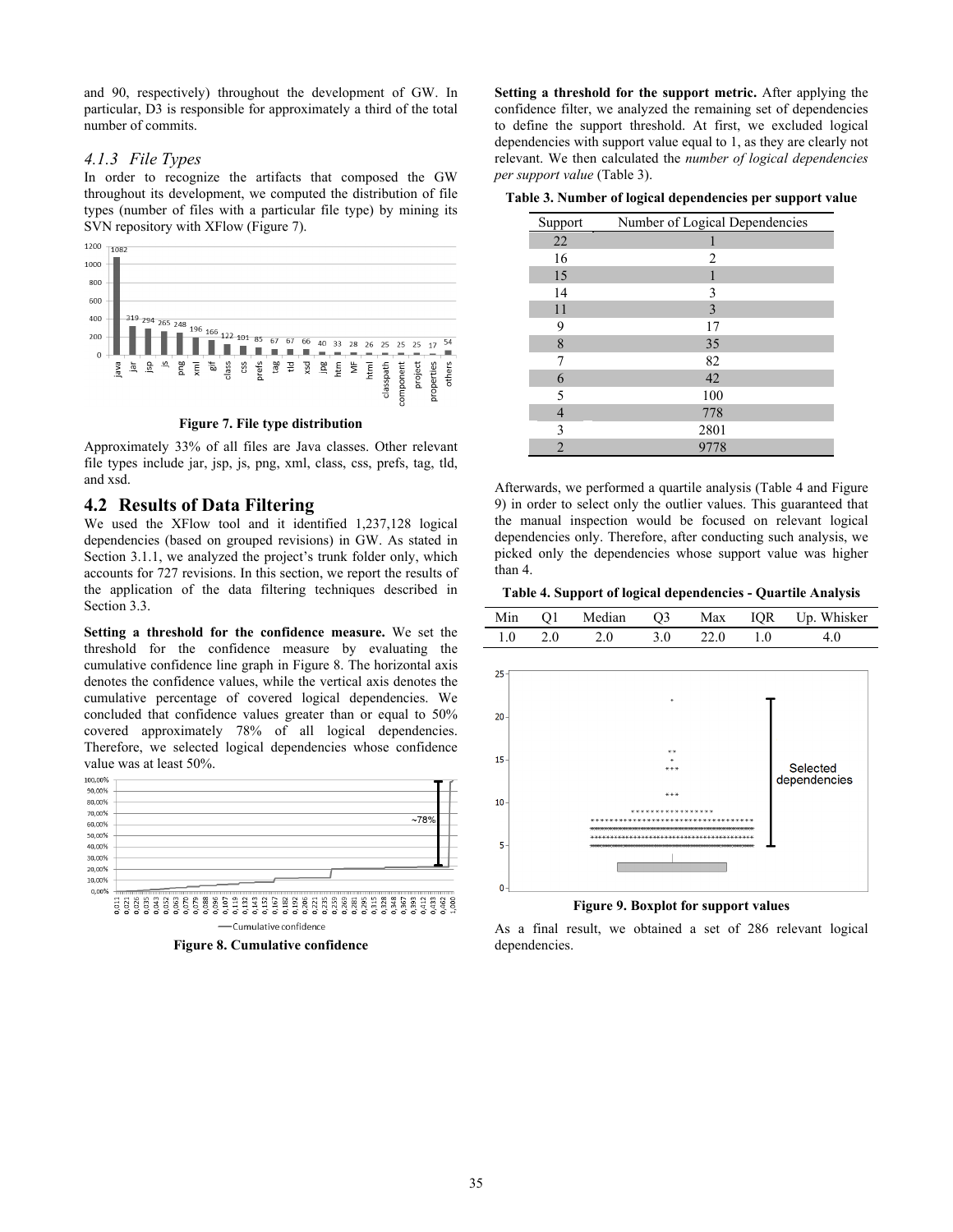**Table 5. Logical dependencies per file type** 

| Row $#$        | <b>LHS</b> | <b>RHS</b>    | Sup.22         | Sup.16           | Sup.15       | Sup.14        | Sup.11         | Sup.9        | Sup.8          | Sup.7          | Sup.6                   | Sup.5            | Total          | Total%           |
|----------------|------------|---------------|----------------|------------------|--------------|---------------|----------------|--------------|----------------|----------------|-------------------------|------------------|----------------|------------------|
|                | Java       | Java          | $\mathbf{0}$   |                  | $\mathbf{0}$ |               |                | 10           |                | 72             | 33                      | 89               | 214            | 74.8% (1.83)     |
|                | Java       | <b>JSP</b>    | $\theta$       | $\boldsymbol{0}$ | $\Omega$     | $\mathbf{0}$  | $\Omega$       | $\theta$     | $\Omega$       | $\theta$       | $\Omega$                |                  |                | $0.3\%$ (0.03)   |
| 3              | <b>XML</b> | <b>XML</b>    | $\theta$       | $\overline{0}$   | $\mathbf{0}$ | $\mathbf{0}$  | $\overline{2}$ | 6            | 3              | $\overline{0}$ | $\theta$                | $\overline{2}$   | 13             | $4.5\%$ (3.40)   |
|                | <b>XSD</b> | <b>XSD</b>    | $\Omega$       | $\boldsymbol{0}$ | $\theta$     | $\mathbf{0}$  | $\theta$       | $\theta$     | 6              | 3              | $\theta$                | $\boldsymbol{0}$ | 9              | $3.1\% (2.10)$   |
| 5              | <b>XSD</b> | <b>XML</b>    | $\theta$       | $\overline{0}$   | $\mathbf{0}$ | $\mathbf{0}$  | $\Omega$       | $\mathbf{0}$ | 9              | 5              | $\theta$                | $\mathbf{0}$     | 14             | 4.9% (10.82)     |
| 6              | <b>XML</b> | <b>XSD</b>    | $\overline{0}$ | $\overline{0}$   | $\Omega$     | $\mathbf{0}$  | $\theta$       | $\theta$     | $\Omega$       |                | $\theta$                | $\mathbf{0}$     |                | $0.3\%$ $(0.77)$ |
| $\overline{7}$ | <b>XML</b> | Props         | $\mathbf{0}$   | $\overline{0}$   |              | $\mathbf{0}$  | $\mathbf{0}$   | $\mathbf{0}$ | $\mathbf{0}$   | $\mathbf{0}$   | $\mathbf{0}$            |                  | $\overline{2}$ | $0.7\%$ (6.00)   |
| 8              | <b>JSP</b> | <b>JSP</b>    | $\Omega$       |                  | $\Omega$     | 2             | $\Omega$       | $\theta$     | $\overline{c}$ | $\theta$       | $\mathfrak{D}$          | 3                | 10             | $3.5\% (0.12)$   |
| 9              | <b>JS</b>  | Java          | $\overline{0}$ | $\overline{0}$   | $\mathbf{0}$ | $\mathbf{0}$  | $\Omega$       | $\theta$     | $\Omega$       | $\Omega$       |                         | $\theta$         |                | $0.3\%$ (0.03)   |
| 10             | JS         | <b>JSP</b>    | $\mathbf{0}$   | $\mathbf{0}$     | $\theta$     | $\theta$      | $\Omega$       | $\theta$     | $\theta$       | $\Omega$       | $\mathfrak{D}$          | $\mathbf{0}$     | $\overline{2}$ | $0.7\%$ $(0.26)$ |
| 11             | Tag        | Tag           | $\mathbf{0}$   | $\overline{0}$   | $\mathbf{0}$ | $\mathbf{0}$  | $\Omega$       | $\mathbf{0}$ | $\Omega$       |                |                         | $\overline{4}$   | 6              | $2.1\%$ (1.36)   |
| 12             | Prefs      | Prefs         | $\Omega$       | $\theta$         | $\theta$     | $\theta$      | $\Omega$       |              | 8              | $\Omega$       | $\Omega$                | $\theta$         | 9              | $3.1\%$ (1.26)   |
| 13             | Props      | Props         |                | $\overline{0}$   | $\mathbf{0}$ | $\mathbf{0}$  | $\Omega$       | $\Omega$     | $\Omega$       | $\theta$       | $\overline{\mathbf{3}}$ | $\theta$         | $\overline{4}$ | $1.4\%$ (14.71)  |
|                |            | <b>Total</b>  |                | $\overline{c}$   |              | $\mathcal{E}$ | 3              | 17           | 35             | 82             | 42                      | 100              | 286            |                  |
|                |            | Total $(\% )$ | 0.3%           | 0.7%             | 0.3%         | 1.0%          | 1.0%           | 5.9%         | 12.2%          | 28.7%          | 14.7%                   | 35.0%            |                | 100,0%           |

# **4.3 Logical Dependencies Origins**

We began our analysis by investigating the distribution of logical dependencies according to file types of LHS and RHS (Table 5). Values in parenthesis in the last column refer to a normalized total<sup>3</sup> based on file type distribution (Figure 7).

The horizontal lines of the table present the total of logical dependencies according to file types of LHS and RHS. We noticed that approximately three quarters of logical dependencies were established between Java files (row 1). However, in terms of normalized totals, logical dependencies involving Property files (row 13) were the most frequent ones. Also, logical dependencies whose LHS and RHS are of types XSD and XML respectively (row 5), also presented a high normalized total. This last situation seems plausible, since XSD files express a set of rules to which an XML document must conform, i.e. XML files depend on XSD files. Furthermore, we noticed that the established logical dependencies involve only a small subset of GW file types.

The columns of Table 5 present the number of logical dependencies per support value. The first top five support values have a similar number of logical dependencies. In particular, this support interval accounts for only 3.5% of all logical dependencies. Therefore, we conclude that there are a small number of highly logically coupled files in the system. Interestingly, this is also true for Java logical dependencies. The other five support values have a much higher number of logical dependencies. In particular, the lowest support value roughly accounts for one third of the logical dependencies.

In the next subsection, we discuss the preliminary results of the manual inspection of logical dependencies origins.

#### *4.3.1 Manual Inspection*

l

We manually investigated the origins of 75 logical dependencies, which correspond to approximately one quarter of the total number of relevant logical dependencies (Section 4.2). These logical dependencies encompass all GW Java classes from the reflection package (.../commonswidgets/reflection), the upload package (.../communic/upload), and database package (.../bd/jpa/entities). Dependencies among some Java test classes also took part in the analyzed set. As stated in Section 3.4, the manual investigation comprised evaluating revision comments and code diffs, as well as holding informal interviews with the developers.

From the results of our inspection, we concluded that the established logical dependencies involved files that *changed together for different reasons*. A real example involving a logical dependency with a support value of 9 is shown in Table 6.

**Table 6. Real example of logical dependency in GW depicting different reasons for joint change** 

| LHS                     |                 | <b>RHS</b>                                                  |
|-------------------------|-----------------|-------------------------------------------------------------|
| /UploadMgrInstance.java |                 | /CommentMgrInstance.java                                    |
| Joint-change            | <b>Revision</b> | Origin of change                                            |
|                         | 1172            | Java packages renamed                                       |
| $\mathfrak{D}$          | 1186            | Applying software license to<br>Java files                  |
| 3                       | 1203            | Structural dependency on a<br>third element                 |
| 4                       | 1220            | Refactoring elements pertaining<br>to a same semantic class |
| 5                       | 1224            | Refactoring elements pertaining<br>to a same semantic class |
| 6                       | 1245            | Refactoring elements pertaining<br>to a same semantic class |
| 7                       | 1307            | Annotations package created                                 |
| 8                       | 1507            | Changes in header of Java files                             |
| 9                       | 1508            | Changes in header of Java files                             |

Based on the individual analysis of 408 joint-changes, we conceived the categorization listed in Table 7.

<sup>3</sup> Total\*10000/(type(LHS)\*type(RHS)), when file types of LHS and RHS are different.

Total\*10000/(type(LHS)\*(type(RHS)–1)), otherwise.

type ({LHS, RHS}) refer to the number of files whose type is equal to that of LHS or RHS.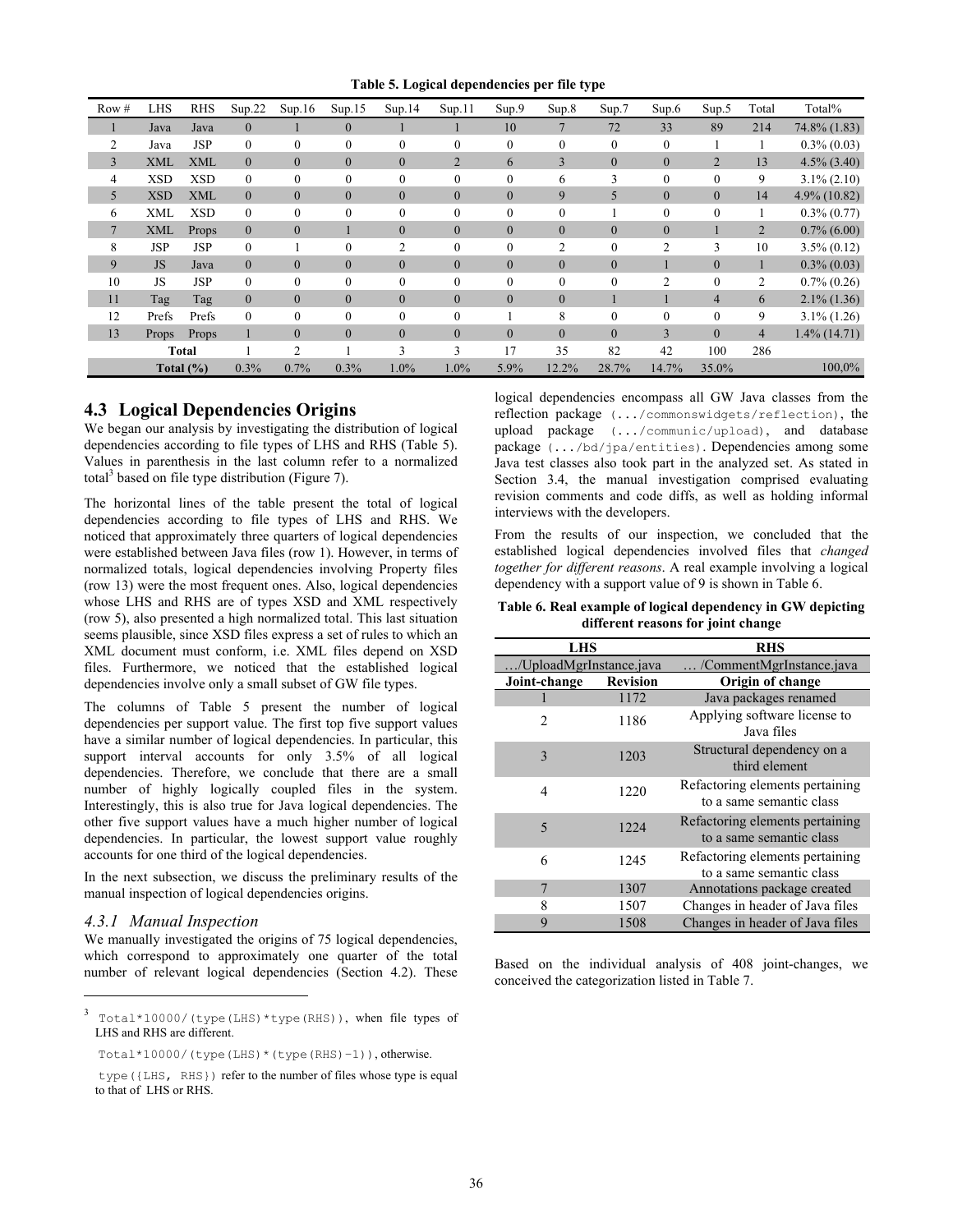|  |  | Table 7. Origins of joint-changes |
|--|--|-----------------------------------|
|  |  |                                   |

| Category                                                     | Joint-changes | Total % |
|--------------------------------------------------------------|---------------|---------|
| Refactoring elements that belong to<br>a same semantic class | 80            | 19.6%   |
| Structural dependencies on a<br>changing semantic class      | 9             | $2.2\%$ |
| Cross-cutting concerns                                       | 165           | 40.4%   |
| Overloaded revision                                          | 60            | 14.7%   |
| Repository operations                                        | 2.1           | $5.1\%$ |
| Structural dependencies on specific<br>elements              | 66            | 16.2%   |
| Other reasons                                                | 7             | $1.7\%$ |
| Total                                                        | 408           |         |

In the following, we describe each category, providing illustrative examples, and pointing research opportunities.

**Refactoring elements that belong to a same semantic class.** We noticed that artifacts changed together due to refactoring actions made upon a semantic class. We denote by *semantic class* the group of software artifacts that intrinsically share a same basic functionality or architectural role (e.g., entity classes, test classes, controller classes, and persistency layer classes). In GW, some actions that resulted in this kind of joint change were, for instance, changing the default runner of Java test classes and including a specific method in all controller elements. Therefore, we believe that designing software architectures where semantic classes are easily identifiable should improve software evolvability. Moreover, identifying such semantic classes should also enable and support planned maintenance, since the set of naturally impacted classes would be known prior to applying a change.

**Structural dependencies on a changing semantic class.** This category is a special case of the previous one. The logical relations are characterized as a side-effect of refactoring actions made upon a semantic class. An illustrative example is given in Figure 10, which depicts four classes that changed together in a specific revision.



#### **Figure 10. Example of a structural dependency on a changing semantic class (entity)**

Classes A, B, and C belong to a semantic class (entity) that went through a change (changing id attribute type from int to long). Although class D structurally depends on class A only, the logical dependency involving files  $D$  and  $B$  (or  $D$  and  $C$ ) gains one joint-change, since these two files also changed together. Hence, structural dependencies on an element belonging to a semantic class potentially originate different logical dependencies.

**Cross-cutting concerns.** Cross-cutting concerns refer to non-core concerns (e.g., logging, transaction management, concurrency control) that are spread among a significant amount of modules of a software system (Figure 11).



**Figure 11. Cross-cutting concerns in a software system** 

Examples found in GW include applying a software license in Java files, changing the header of Java files, and implementing the Java Serializable interface (for saving and restoring the current state of an object to a stream). This provides some evidence that a cross-cutting concern tends to form logical dependencies among the large number of elements that rely on such concern.

Therefore, we believe that examining logical dependencies may serve as an effective way to identify cross-cutting concerns that can be further encapsulated into aspects [24, 25] in order to improve system modularity [26]. In fact, this category corroborates the results found in [27, 28].

**Overloaded revisions.** Surprisingly, we noticed that pairs of files changed together simply by chance or by convenience. We identified the particular situations:

(i) Multi-action revisions. This occurs when an author modifies different files for different reasons and commits them all together, as illustrated in Figure 12. Occasionally, an author also performs actions that are not explicitly documented in the revision comments. Therefore, during our analysis, revision comments only served as general guidelines for identifying the reasons of joint-changes.

This kind of revision leads to the establishment of unexpected logical dependencies between files. A real example is given by revision 1276, which incorporated six completely different actions: improving three non-related classes, fixing a bug, excluding a jsp page, implementing transaction support, creating a test class, and changing the order of tasks in ant scripts.



**Figure 12. Multi-action revision** 

(ii) Convenience. Under some circumstances, a class is changed simply by convenience. For instance, while a developer was searching for entity classes to have their id type changed from int to long, he came across a class whose code was not wellformatted (bad layout). Therefore, he decided to fix the formatting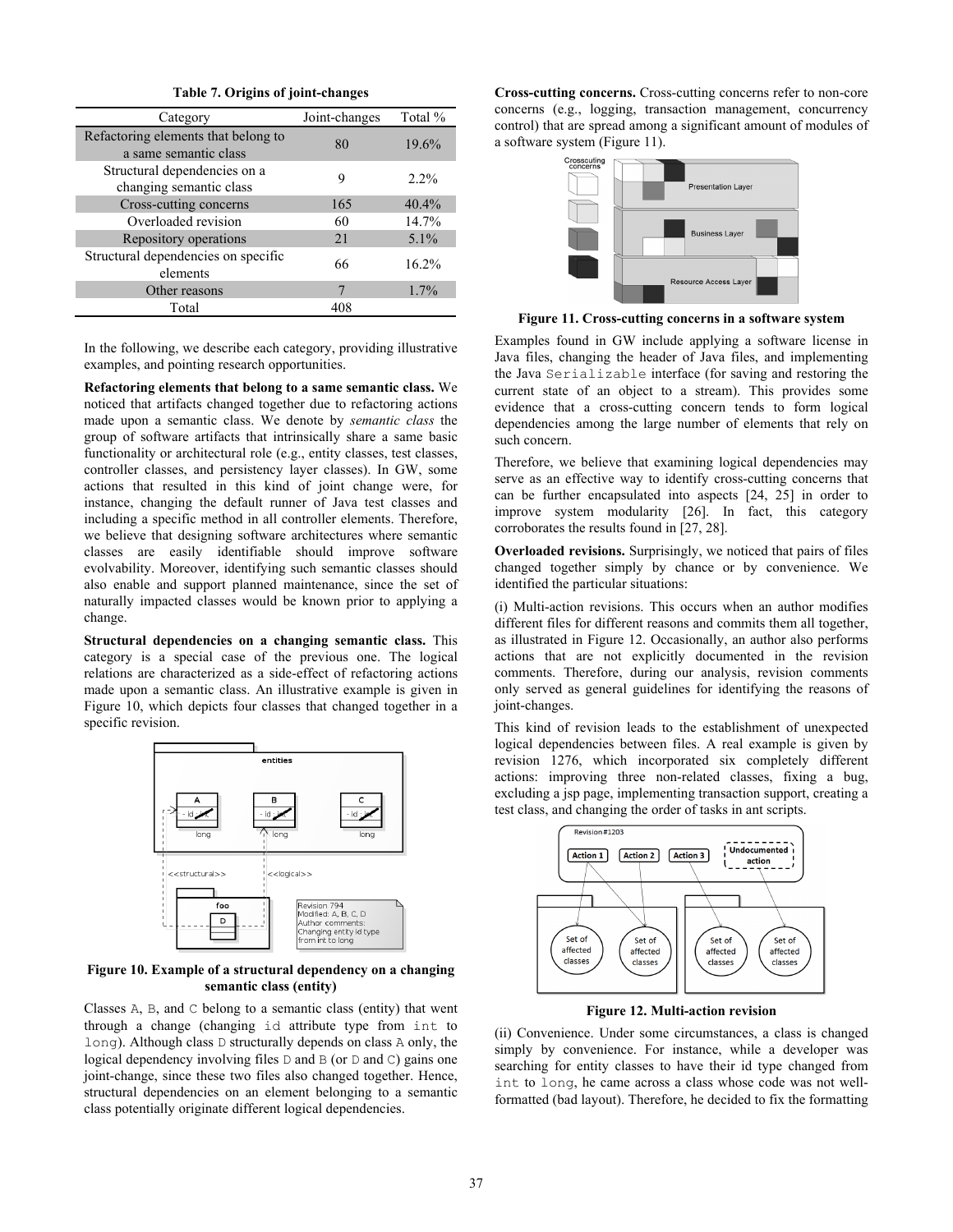of such class. Another example included a developer fixing text encoding of a class while implementing the Serializable interface in all appropriate classes.

Hence, the joint-changes resulting from overloaded revisions (including those with undocumented actions) leaded to the establishment of "fake" logical dependencies among files, which hinders the effectiveness of maintenance techniques and tools based on this kind of dependency (such as file change prediction [12], or defining coordination requirements among developers [23]). By inspecting logical dependencies, we concluded that the high average number of files per revision (13.78) in GW partially derives from these overloaded revisions.

Mechanisms could be developed for measuring the degree of "overloadness" of revisions. A naïve approach could consist in counting the number of periods ('.') in comments in order to recognize the number of different actions taken by the author.

**Repository operations.** Repository operations usually involve moving a large number of files across folders. In revision 722, 327 files were moved from a branch to the trunk folder of the project in SVN. Although only one repository operation was identified in GW, it generated a great number of joint-changes and contributed to the establishment of logical dependencies (since many pairs of files ended up being changed together at least once).

**Structural dependencies on specific elements.** Software artifacts changed together due to structural dependencies from clients to specific suppliers. Although this phenomenon was somehow expected, non-structurally related subclasses also changed together due to a replacement of their corresponding supertype class. Architectural changes, like reorganizing classes in new packages and renaming existing packages, also contributed to the establishment of logical dependencies among the affected elements.

Classic Software Engineering literature has long stated that structural coupling should be minimized because every time a supplier class changes, its clients are also likely to change [26, 29, 30]. Interestingly, only a small amount of joint-changes (16.2%) was directly associated with structural dependencies. This corroborates the results of previous work on the topic [31].

**Other reasons.** We noticed that classes changed together due to an internal functionality being implemented in GW. This is different from the "overloaded" category, where files changed together for distinct purposes that are not connected to the implementation of a specific functionality. We also noticed that a few classes changed together because they undergone code formatting.

#### **5. THREATS TO VALIDITY**

There are some factors that may have influenced the validity of the study.

**Internal validity.** The subset of analyzed logical dependencies involved files that changed together for various reasons. In particular, this subset encompassed logical dependencies whose support value was no larger than 9. It is thus possible that logical dependencies with top support values (i.e., 22, 16, 15, 14, 11) may reveal a single distinguished origin for the dependency.

We contacted and interviewed developer D3 in order to gather his impressions against data in Table 5. Developer D3 stated that he expected a higher amount of logical dependencies involving Java and JSP files. We tried to identify these dependencies by mining XFlow repository with different confidence and support thresholds, but we did not succeed. We plan to interview other developers to gather their impressions about this same phenomenon (since developer D3 could be simply wrong). In case the problem is confirmed, we will investigate alternative techniques for grouping transactions, such as those evaluated by Pirklbauer [32].

**External validity.** Commit habits of developers in GW may have influenced the generalizability of the results of this study. In order to have a baseline to compare to, we computed the same descriptive statistics shown in Section 4.1 for the first 100k revisions of the Apache Software Foundation (ASF) SVN repository<sup>4</sup>. In this repository, the mean number of files per revision is 5.38 (versus 13.78) and "usual" revisions encompass 1 to 6 files (versus 1 to 23). Therefore, in average, GW developers commit much more files per revision than other developers from a random ASF project. As noted in Section 5, this phenomenon was partially explained by overloaded revisions. Although we have carefully analyzed such kind of revisions, other software projects with more focused revisions could possibly yield a smaller number of logical dependencies. In addition, the intrinsic logical relation between LHS and RHS files would be stronger in such projects.

Threats to the generalizability of this study are given by the very nature of the employed research design. McGrath states that research methods can be evaluated on three dimensions (generalizability, realism, and precision) and he argues that no method is able to satisfy all dimensions at the same time. In particular, case studies naturally maximize realism, but seldom fully satisfy generalizability (since they involve a small number of non-randomly selected situations) or precision (because there is a low level of control over influencing factors). Hence, we leverage the realism of our results and conclusions. Nevertheless, given common knowledge in software engineering and current research in mining software repositories area [27, 28, 33], we believe that at least some of the categories listed in Table 7 (such as "cross-cutting concerns", "refactoring elements that belong to a same semantic class", and "repository operations") should occur in other software projects with similar characteristics. Therefore, we also consider that our taxonomy might be used as a basis for a more comprehensive and detailed classification of logical dependencies in other software projects.

## **6. RELATED WORK**

In the following, we discuss related work regarding the unveiling of the origins of logical dependencies, as well as tool support for mining software repositories.

**Origins of logical dependencies.** Cataldo *et al.* conjectured that logical dependencies origins could be related to cascading function calls, semantic dependencies, and platform evolution. Although the meaning of "semantic dependencies" is not clearly given by the authors, we believe that it might be associated with the categories "refactoring elements that belong to a same semantic class" and "structural dependencies on a changing

 $\overline{a}$ 

<sup>&</sup>lt;sup>4</sup> ASF has a single SVN repository that hosts all its projects. This repository owns more than 1.1 million revisions.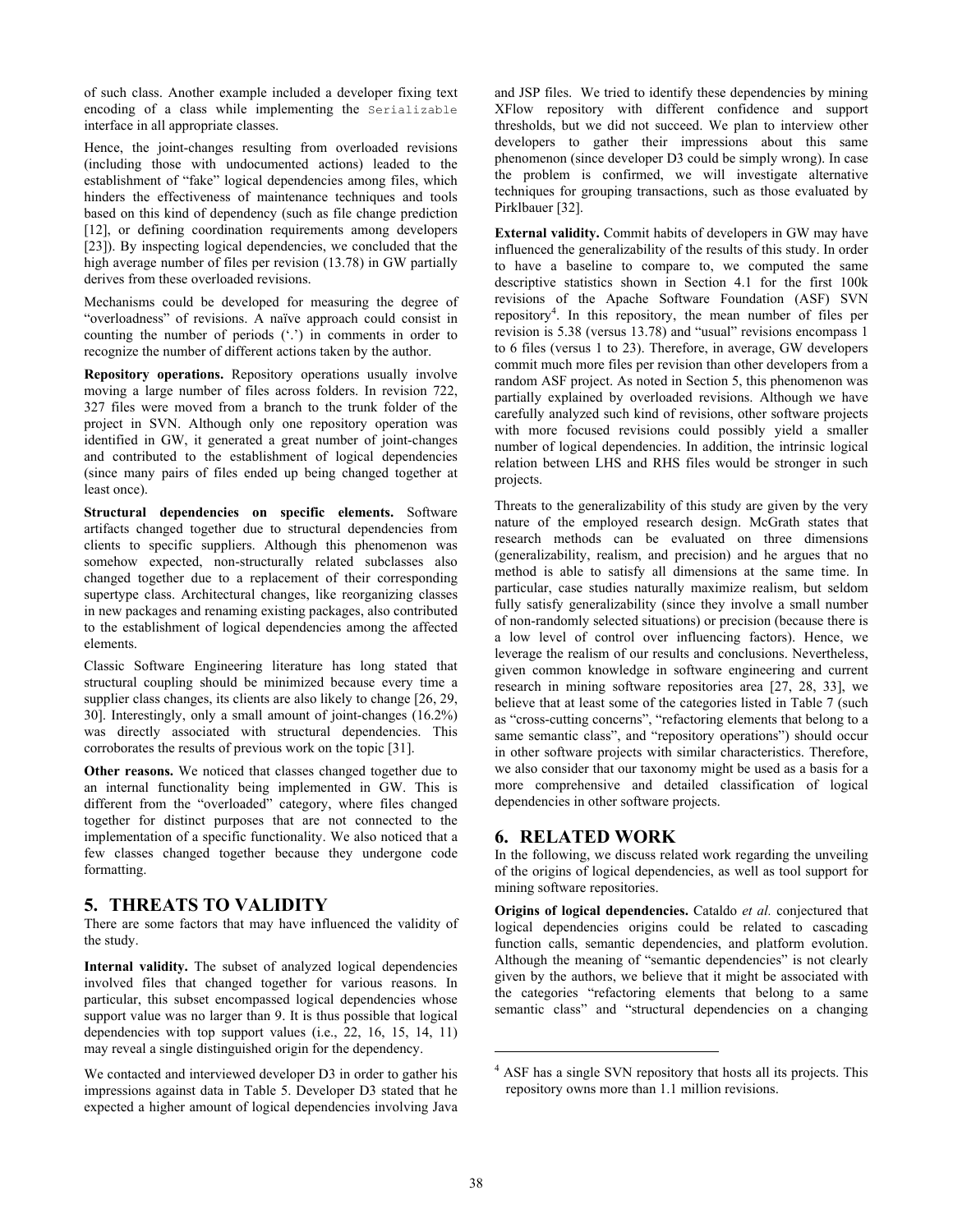semantic class" that were conceived during our logical dependencies origins analysis.

Hanakawa studied the relation between sets of *highly structurally coupled elements* (M) and sets of *highly logically coupled elements* (L) throughout time [13]. The hypothesis stated by the author is that the average intersection between M and L tends to decrease throughout time due to an increase in "copy and paste" actions (leading to logical coupling only), and developers forgetting to commit structurally related classes at once (leading to structural coupling only). We plan to run  $PMD<sup>5</sup>$  copy and paste detector module on GW and then check whether framed classes originated logical dependencies.

Costa *et al.* developed a tool called RaisAware, which aims at supporting the relationship between software architecture and the coordination of software development activities [14]. While defining logical dependencies (co-changes), the authors stated that the uses of reflection and dependency injection techniques can be detected by logical dependencies analysis. In GW, although we examined the *reflection* package, we were not able to find any joint-change that was caused by reflection mechanisms.

During our analysis, we noticed that the establishment of some logical dependencies was connected to the existence of crosscutting concerns in the system. In fact, Breu *et al.* developed a mining technique that relies on both formal concept analysis (algebraic theory) and a more specific notion of logical dependencies to identify the introduction of cross-cutting concerns [27]. Adams *et al.* developed a more powerful concern mining technique named COMMIT that addresses three common shortcomings found in related work: the inability to merge seeds with variations, the tendency to ignore important facets of concerns, and the lack of information about the relation between seeds [28].

**Tool support for mining software repositories.** Zimmerman *et al.* developed a tool called eRose, which is an Eclipse plugin that mines CVS repositories to identify logical dependencies and guide developers along related changes [12]. In eRose, the project preprocessing phase is time-consuming and cannot be interrupted. In turn, XFlow supports incremental preprocessing, which enables the analysis of projects with a large number of commits [31]. Furthermore, XFlow is able to preprocess projects residing on a remote SVN.

As acknowledged by Bevan *et al*. in the development of the Kenyon tool, software repositories offer several challenges for data mining due to the large amount of computational resources required to handle them [34]. To address such problem, XFlow counts on data filters and an efficient data structure to map dependencies. For a more thorough comparison between XFlow and other software evolution supporting tools, we recommend [19].

**Other work.** Finally, there is also a considerable amount of less related work that employed logical dependencies to different purposes, such as to detect design issues [10] and software instabilities [35], infer code decay [11], predict changes in software artifacts [12], establish coordination requirements among developers [22], and support software evolution exploratory studies [19].

l

## **7. CONCLUSION AND FUTURE WORK**

Cataldo *et al.* suggest that a better understanding of the nature of logical dependencies has implications in diverse areas, such as in software quality and in the enhancement of development tools [9]. In this paper, we have investigated the origins of logical dependencies by means of a case study involving a Java FLOSS project. We conducted a manual inspection of logical dependencies origins by reading revision comments, looking at code diffs, and holding informal interviews with the project developers. Preliminary results showed that there was no distinct underlying reason behind the establishment of the analyzed logical dependencies, since they involved pairs of files that changed together for different reasons. We then conceived a categorization for the joint-changes involved in the establishment of such dependencies. We believe that our approach for logical dependencies identification, grouping, and classification can also be reused and adapted for future research in the same domain.

As future work, we plan to inspect a larger set of dependencies from GW, so that we can broaden our results and conclusions. As stated in Section 5, we also plan to investigate other strategies for grouping transactions [32] and compare them to our modified sliding time window algorithm. We also believe that the proposed taxonomy could be validated in other software projects by conceiving and developing automated mechanisms to check jointchanges against each one of the categories listed in Table 7. Investigating the origins of logical dependencies from other software projects should also improve and extend our taxonomy. We also envision large-scale quantitative experiments aimed at unveiling the origins of logical dependencies. For instance, one could investigate the relation between logical dependencies and file types by analyzing a large quantity of FLOSS projects written in a specific programming language. Finally, investigating the interplay between the different kinds of dependency [31] (e.g. structural [29, 30], logical [5, 6], data-flow/hidden [33]) should be a fertile research topic with implications in software maintenance and evolution areas.

## **8. ACKNOWLEDGMENTS**

We thank Mauricio F. Aniche and Mauricio de Diana for insightful contribution to the design of this study. We thank the anonymous reviewers for their valuable comments. We thank Felipe P. Breda for the text review. Marco Gerosa receives individual grant from CNPq. This work is also partially supported by HP (Baile project), CHOReOS, and FAPESP.

#### **9. REFERENCES**

- [1] Briand, L. C., Wust, J., Daly, J. W. and Porter, D. V. 2000. Exploring the Relationships between Design Measures and Software Quality in Object-Oriented Systems. *J. Systems and Software*, vol. 51, pp. 245- 273, 2000.
- [2] Hutchens, D. H. and Basili, V. R. 1985. System Structure Analysis: Clustering with Data Bindings. *IEEE Trans. Software Eng.*, vol. 11, no. 8, pp. 749-757, Aug. 1985.
- [3] Selby, R. W. and Basili, V. R. 1991. Analyzing Error-Prone System Structure. *IEEE Trans. Software Eng.*, vol. 17, no. 2, pp. 141-152, Feb. 1991.
- [4] Yau, S. S., Collofello, J. S. and MacGregor, T. 1978. Ripple effect analysis of software maintenance. *Computer Software and Applications Conference, 1978. COMPSAC '78. The*

<sup>5</sup> http://pmd.sourceforge.net/cpd.html